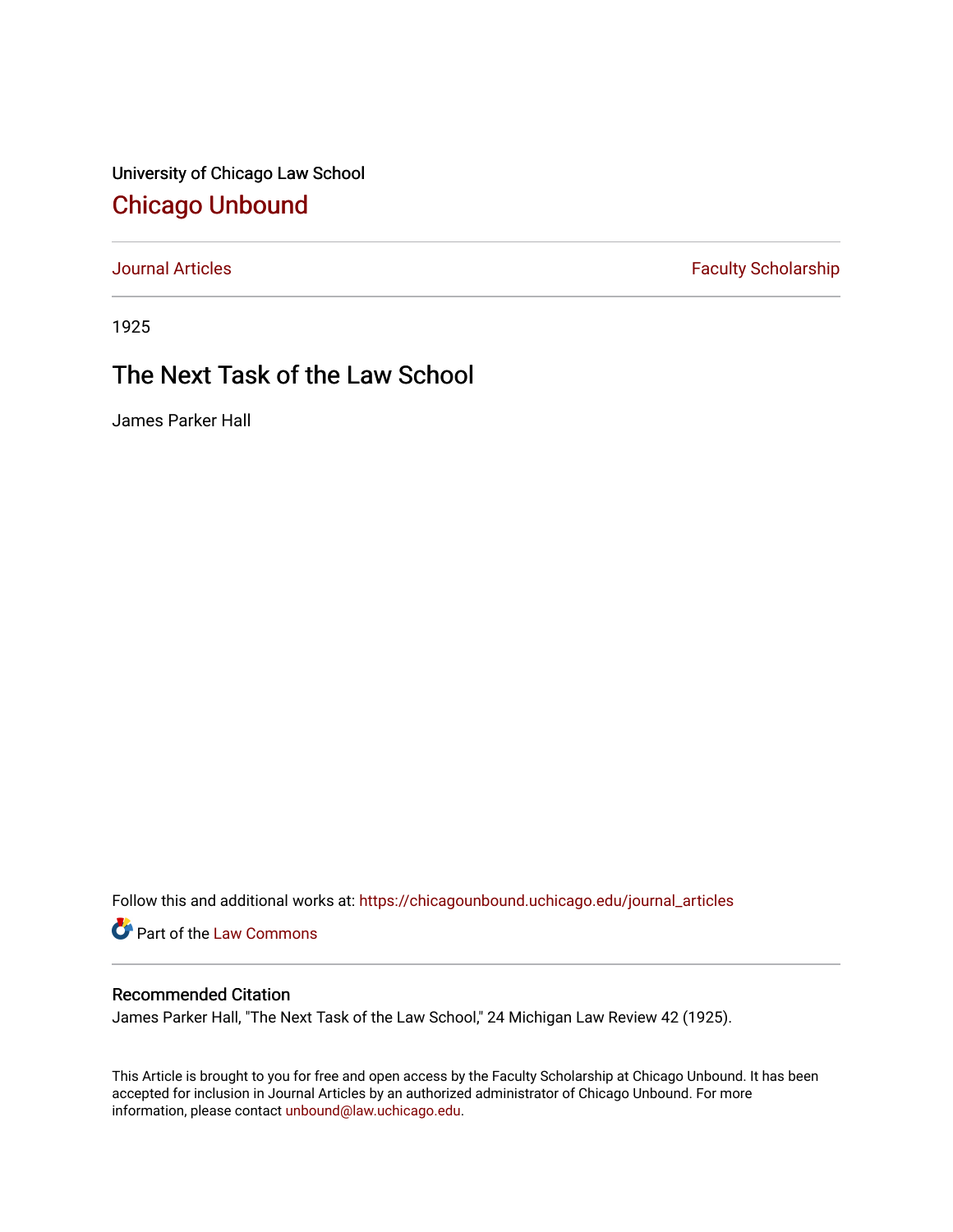## THE NEXT TASK OF THE LAW SCHOOL By JAMES PARKER HALL\*

When, last December, I first saw these beautiful buildings, I could only exclaim: "It is a dream-a wonderful dream come true **!"** There was nothing original about this exclamation. You have all said or thought the same thing every time you have approached this quadrangle. In my mouth this trite but spontaneous utterance was but part of the *res gestae* of being conducted through the group by Dean Bates, the proud and intimate spirit of this architectural magnificence. And now, when I am privileged to return and to share in the dedication to the high service of man of this miracle of the builder's art, it still seems to me a dream-realized materially for the moment in stone and steel and paneled oak, but even more a symbol and a promise of a fuller realization yet to come in the lives of men. Happy he who dreams such dreams as did the giver of these buildings; happy he who is spared to see his vision enshrined in the enduring stone that today we dedicate; but happiest of all he who knows, as Mr. Cook may do, that from his dream "the best is yet to come". And it is to that dream yet unfulfilled, to that best that yet may come, that I would devote the part allotted to me in these exercises.

There is a new spirit stirring among lawyers today. A change is taking place in the conception of the proper function of a university law school. Until very lately it was conceived almost wholly as a high-grade professional training school, employing, it was true, scholarly methods and exacting standards of study and achievement, but only indirectly seeking to improve the substance and administration of our law. The law, it was assumed, was what the courts and legislatures made it, and the task of the law school was to analyze, comprehend, and classify this product, and to pass on to students a similar power of analysis, comprehension, and classification, as regards at least the principal topics of the law, so as to enable them worthily and successfully to play their parts as judges and lawyers in the lists of future litigation.

**<sup>\*</sup>Dean** of **the Law** School, University of Chicago. An address read at the dedication of the Lawyers' Club.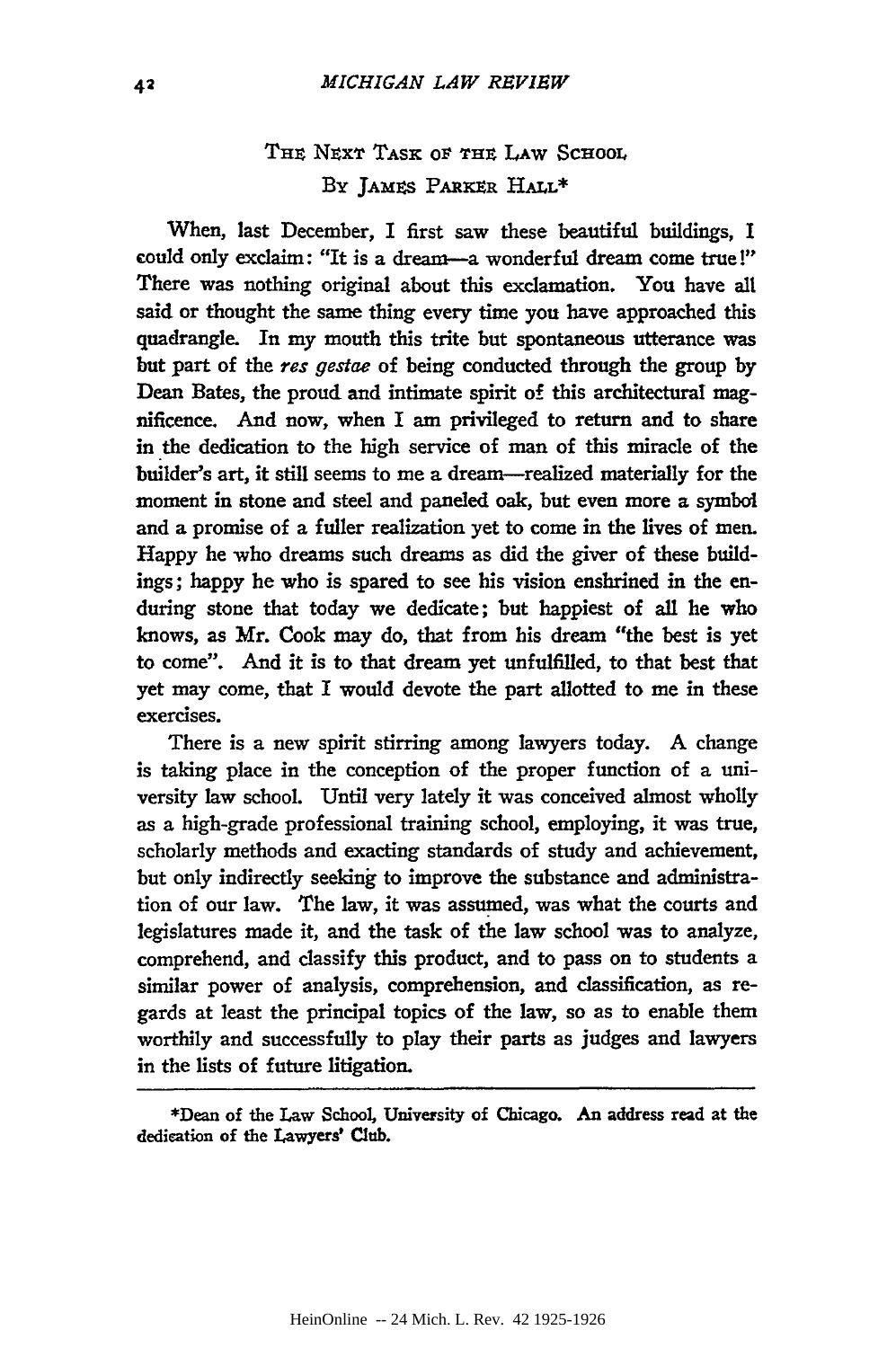Nor was this for the time being an inadequate or unworthy end. An immense amount of ground-breaking work had to be done to escape from traditional conceptions of legal history, of legal doctrine, of methods of legal reasoning, and of the function and end of law itself, which for years fettered legal scholarship and held it in bondage to a seventeenth and eighteenth century philosophy of law, illfitted for an age of conscious experiment and development. Until there had been trained up a considerable body of practitioners familiar with the theories and processes of the newer methods of legal education, and somewhat emancipated from the too rigid legal formulae of the past, there was small opportunity to do much to improve the content of the common law itself. The discoveries of physical science may be nearly **all** placed at the disposal of mankind, though very few persons have a clear understanding of their underlying theories. The successful application of medical science requires the skilled participation of the medical profession at large, but all are united in opposition to disease and injury, and those in responsible positions, even of a public character, are not chosen **by** popular vote. The law is administered and largely made **by** lawyers and judges in the course of, and as incidental to, litigation, in which the lawyers are necessarily partisan and the judges usually elected **by** popular vote (to say nothing of direct primaries). Without a well-trained bar the resulting product of law cannot be creditable, and this is why no task of a law school can ever be more important than that of giving the best possible legal education to those who will be the practitioners and judges of the next generation, and also why it must precede all other tasks.

But the efforts of the past thirty years to improve legal education in America have been measurably successful. Over fifty law schools now require at least two years of college work for admission, and, **by** the concurrent action of the Association of American Law Schools and of the American Bar Association, a movement has been set on foot that is likely to secure adequate requirements for public admission to the bar in most of those states where professional education is fairly well served. The battle for fair educational standards for the legal profession is in the way of being won. The task that remains is of a different sort.

In almost every branch of our law the last thirty years have wit-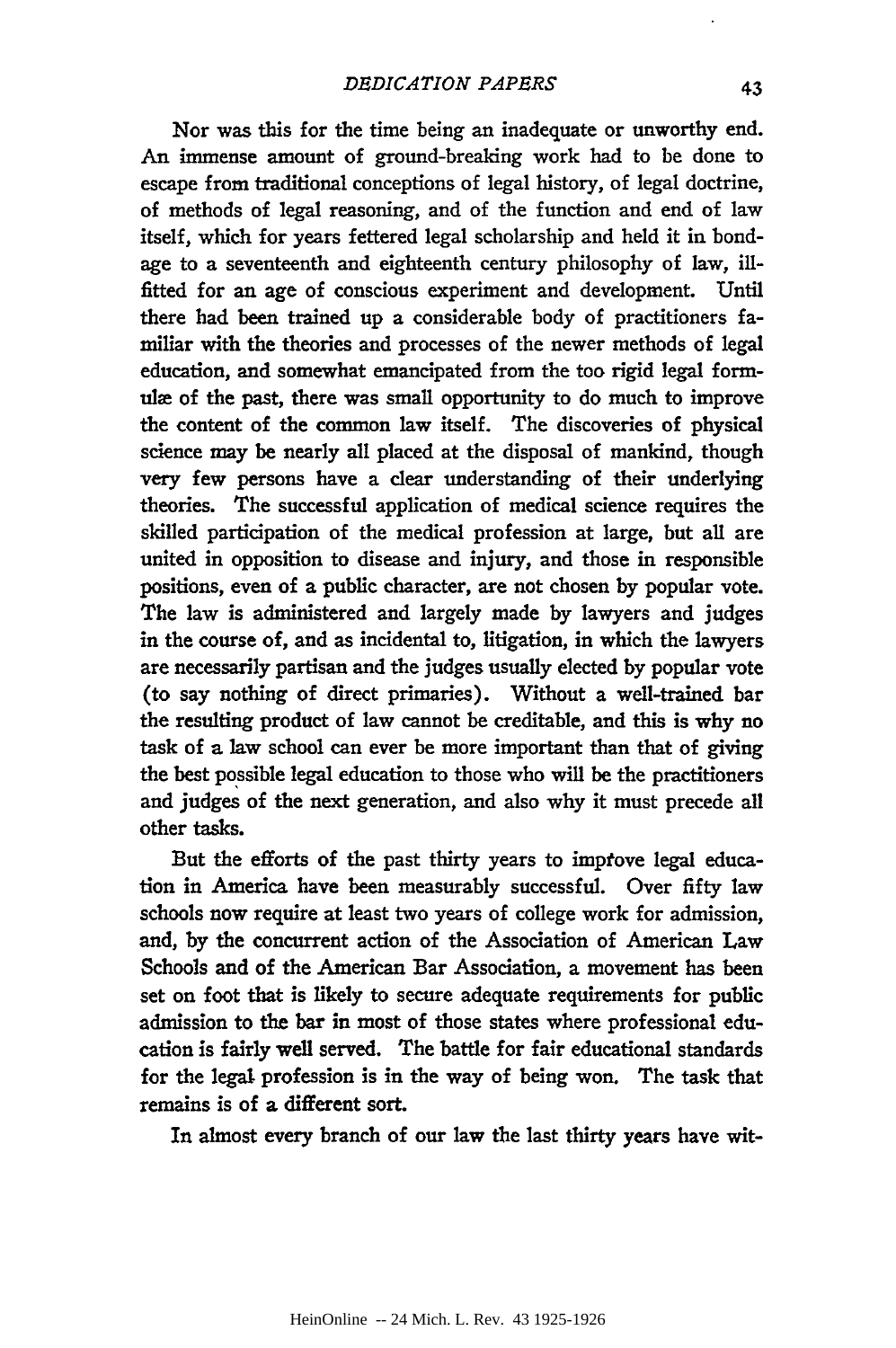nessed a rapidly increasing complexity and uncertainty, often accompanied **by** a rigidity unresponsive to changing social needs. The causes have been obvious. Fifty different domestic jurisdictions, complex and rapidly changing social conditions, a great volume of litigation, an ill-trained bar, an elective and often rather mediocre judiciary, and the Anglo-American **system** of law-making **by** judicial precedent have resulted in a nation-wide complexity and uncertainty about a host of legal doctrines, which occasion constant expense, delay, and irritation in nearly every legal relationship. Some legal complexities are natural, because they correspond to the complexities of life, and some uncertainties are inevitable where there exist arguable differences of opinion about substantial matters of policy; but a large part of all litigation is due to disputes that involve no important questions of policy but only a consideration of conflicting decisions and dicta, or of conflicting analogies.

Few states have a jurisprudence of their own so comprehensive and so well-settled that it is seldom necessary to venture outside the covers of their own reports and statutes in order to find the law on any topic. In most states the judges willingly and necessarily listen to citations from many other jurisdictions upon legal questions where there are gaps in the serried array of their own decisions which the accidents of litigation have never chanced to **fill.** And in the west, some of our states are still too young to have boxed the compass of legal doctrine even once around within their own courts. It is inevitable, then, at least as regards the substantive law and to a lesser extent as regards procedure, that the search for the law of a single state should cover an ever-increasing territory and that judicial borrowings **by** one state from the decisions of others should be of undiminishing frequency. This, though sometimes deplored, has very real advantages. The richer and fuller legal experience of the older states is placed at the disposal of the newer ones, and briefs and decisions upon novel questions anywhere in the country are at once made available to all for use in similar situations. **A** state with a wealth of judicial experience to draw upon, whether its own or that of its neighbors, is much more likely to be able adequately to consider all phases of a controverted question than can a state without such assistance. Everyone knows how much more helpful a few actual cases are, as a basis for discussion, than the same amount of abstract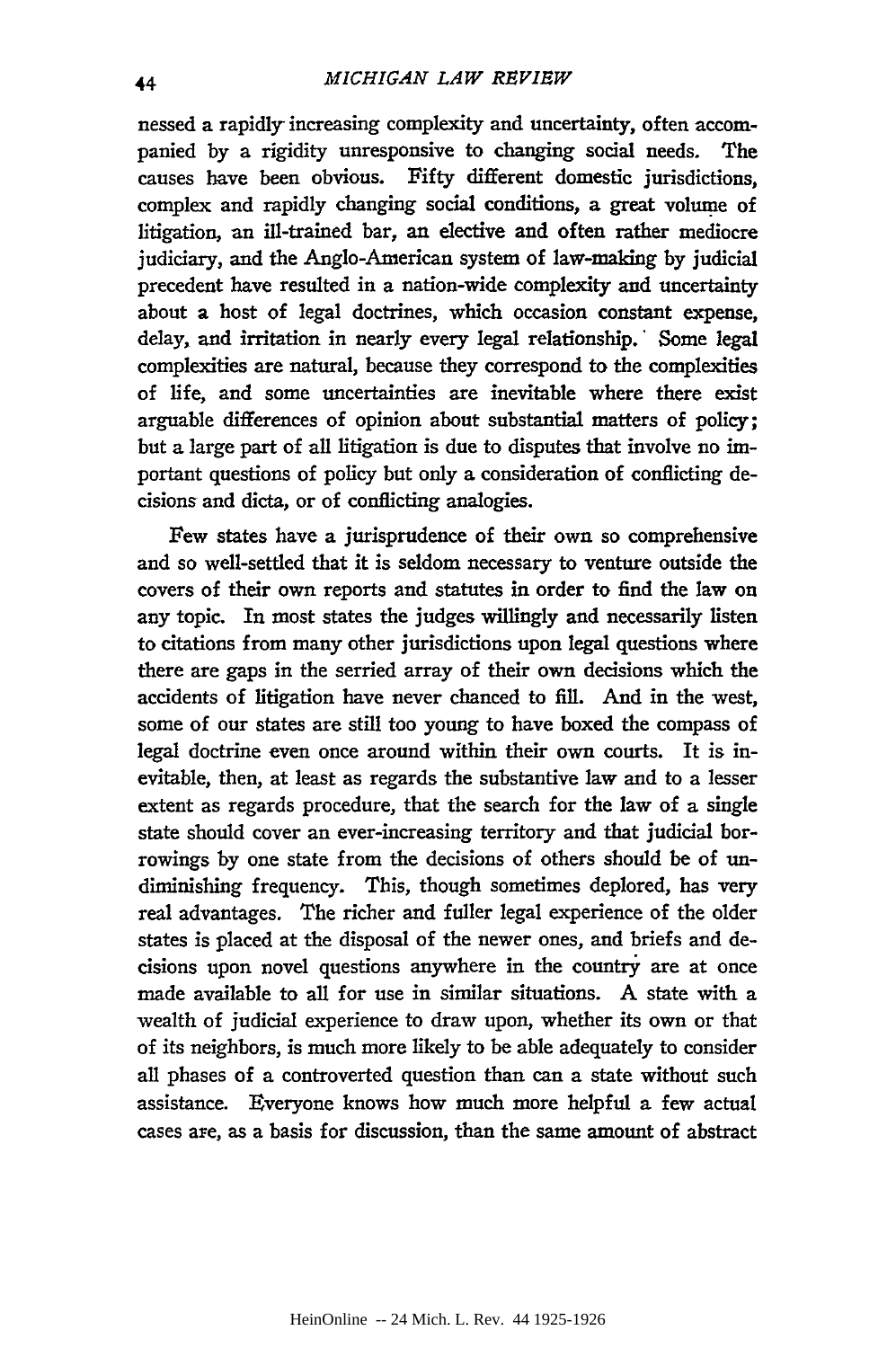argument. What we should deplore is not the bulk and variety of our legal material--that in itself is not an evil and has some notable advantages-but that today there often exists no adequate means for its proper appraisal and utilization.

A case will arise that is obviously not concluded by authority in its jurisdiction. By the aid of our present very excellent system of digests and annotated cases it is possible for the attorneys, with reasonable effort, to collect at least nearly all of the principal authorities in other states that directly touch the matter. They are often really or apparently conflicting, and have to be analyzed, discussed, and evaluated in order to be useful, and, in cases of any difficulty, this is a task often performed rather poorly by the average lawyer. To begin with, he necessarily approaches the question with a partisan bias-he is naturally more interested in winning for his client than in improving the law of the state; secondly, being usually a general practitioner, he is seldom an expert in the field of law concerned; and lastly, he can seldom afford the time necessary for a really careful study of the matter. And the courts are usually no more favorably situated, for, while not partisan like the lawyers, they are seldom specialists and are under limitations of time even more pressing than are the counsel who appear before them.

And so it all too frequently happens that the advantages of richness and variety of judicial material are quite neutralized by the lack of time and specialized knowledge necessary properly to work over the quarry and to separate the nuggets from the dross. If this valuable but unwieldly and often conflicting mass of decisions could be explored and sifted and set in order by a body of competent experts in each state, acting along common lines but adapting their work in each state to its particular needs, there would speedily result a marked improvement in the content and administration of our law. What individual lawyers and courts, in the exigencies of partisan litigation, now do poorly and haphazardly, could be done expertly and comprehensively by the faculties of our university law schools, if they were organized with this as one of their major objects-and the benefit to their communities would be very great.

If our states were without agricultural departments, and the task of dealing with the manifold problems arising in this field were left to the individual farmer, or to community groups or voluntary asso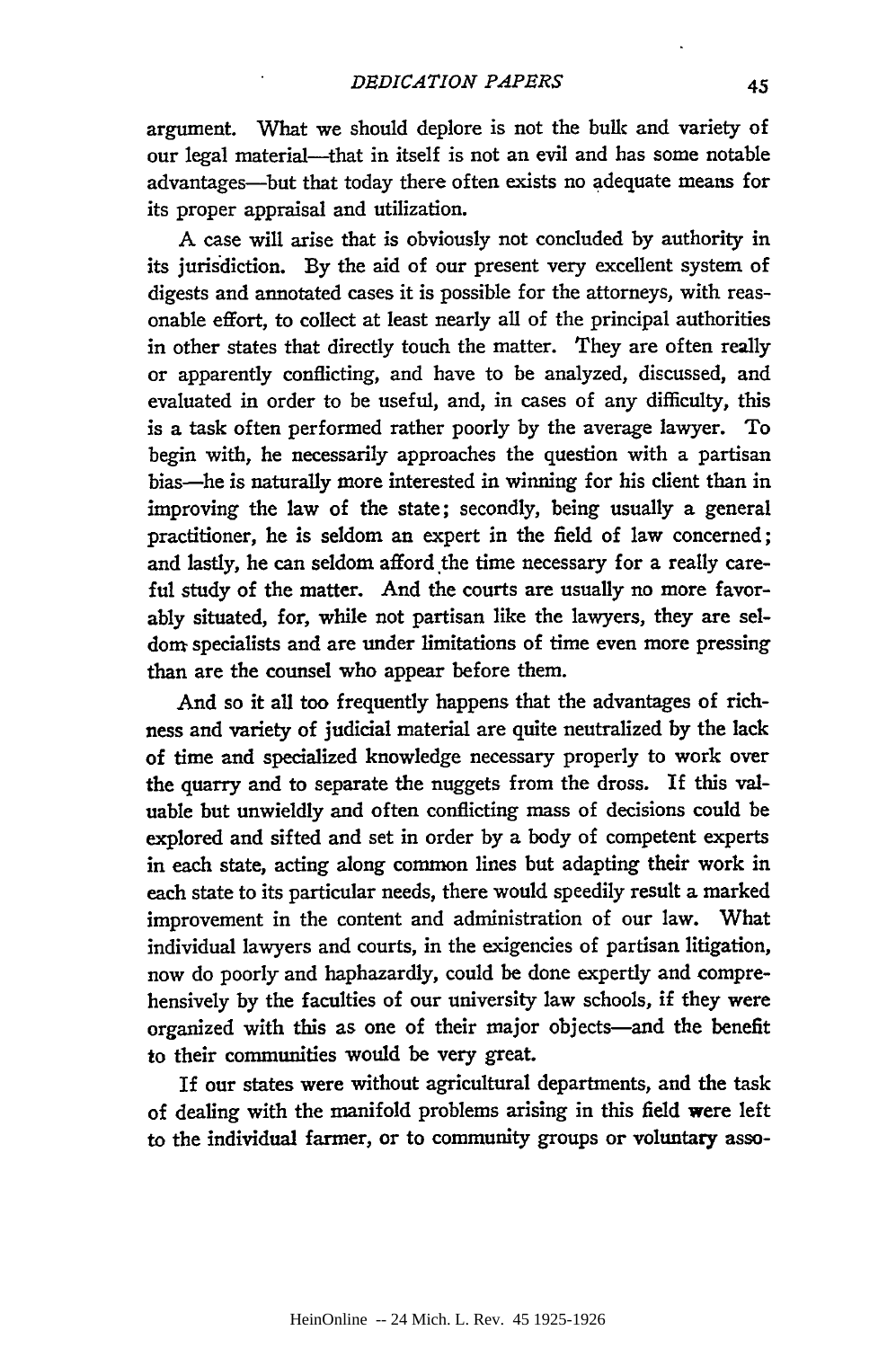ciations of farmers, as was the case not long ago, it is clear that no such progress in agriculture would have been possible as has resulted from public agricultural departments and experiment stations, where the problems common to thousands of farms have been patiently and skillfully investigated and dealt with by experts in each of the recognized branches of the calling, and the results made public for the benefit of all. The state agricultural schools have trained scientific farmers, men who know how to induce nature to yield food for man better than did their fathers---but it has also developed agriculture itself by scientific investigation and research, not as a mere by-product of the training of farmers, but as an end in itself for the benefit of the farming class and of the public everywhere, and no one today doubts the wisdom and utility of this or wishes it otherwise.

The same thing has been done in medicine. Our leading medical schools today not only train practicing physicians, instructed in the hard-won knowledge of the past, but they are more and more becoming centres of medical research as well, enlarging the boundaries of knowledge for the future and co-operating with the endowed foundations which are chiefly devoted to research. Our better schools of engineering also conduct research in the problems of applied science, and would doubtless have done so far more widely than they do, were it not that discoveries useful to industry are generally patented and exploited commercially, and that our major industries maintain magnificent research laboratories of their own for this purpose. It is well known how often they are able to use the discoveries in pure science that are the product of research in university laboratories under the direction of university departments of science.

Now, in its essence, law, too, is an applied science, as are agriculture, and medicine, and engineering, and industrial chemistry; and its proper comprehension and beneficial application to the affairs of men often requires research and the skilled service of non-partisan experts, just as do agriculture and medicine and engineering and industrial chemistry; and this research may most usefully be conducted by public or quasi-public agencies, for the same reasons that are potent in agriculture and medicine-that otherwise it will not be done with the thoroughness and fairness and skill that the public need demands.

I will not here enter into a discussion of the difference between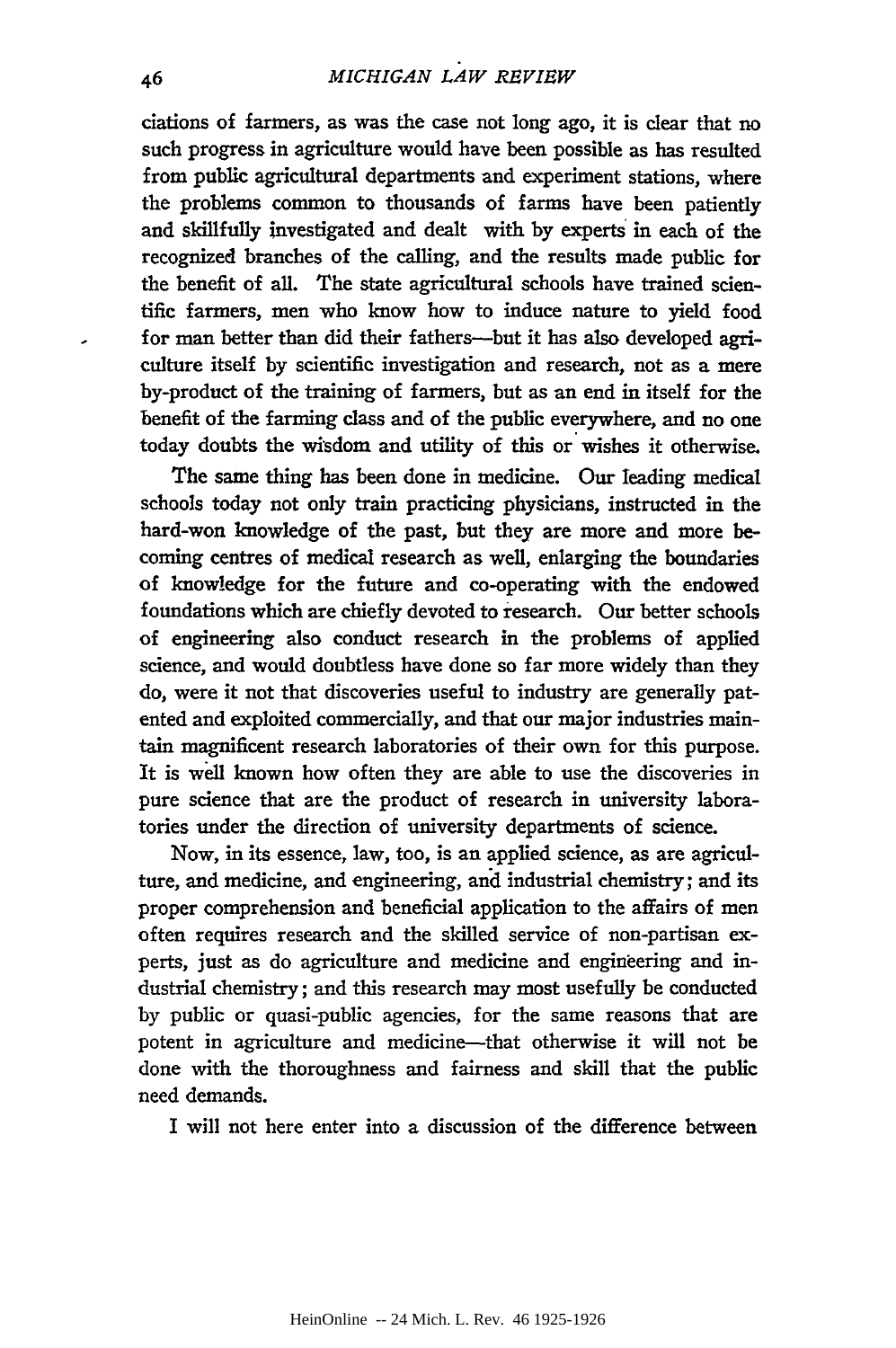legal principles and those of natural science. It is entirely true that from certain viewpoints-such as, for instance, their origin, and sanctions, and immutability-legal principles can be said only in a metaphorical sense to resemble those of natural science. We may *discover* the so-called laws of nature, but are powerless to make or change them, while the law of real property and of corporations is not only made **by** custom and courts and legislatures, but may be altered **by** the same agencies. The frank admission of this important difference between human law and natural science, while fundamental for a certain kind of analysis of the two, in no way affects the analogy just suggested. In agriculture and in medicine the principles involved, though unalterable **by** man, are so complicated that the public service of experts is necessary to make them usefully available to the community. In the case of law exactly the same situation exists, even though most or all laws could be altered **by** the legislature or even **by** decisions of the courts. In the absence of any conscious effort to make such an alteration, the question is-as in natural science-what is in fact the existing principle, and this inquiry in the case of law, as in the case of natural science, is often one that can be answered only **by** the research and experience of experts. It is also tiue that the *method* of discovering a legal principle is not the same as that of discovering one of natural science. The method of trial and error in testing the hypotheses of the investigator is the reliance of those who question nature, while considerations of history, custom, precedent, analogy, policy, justice, and professional tradition play.a part in the determination of legal principles, and call for the exercise of a kind of judgment different from that which successfully conducts laboratory experiments. But the point to be insisted upon here is the need of research and expert judgment of an appropriate sort in correctly deducing either legal or scientific principles.

The next task of our better law schools, then, should be to provide for skilled research in the principal topics of the law, the development of capable experts in these fields, and the publication of the results of such research so as to be readily available to the profession. In the larger state university schools the work will be organized to serve two different but co-operating purposes: **i)** It will make an intensive study of the law of its own state for the benefit of the local bench and bar; and **2)** it will make a similar study of ap-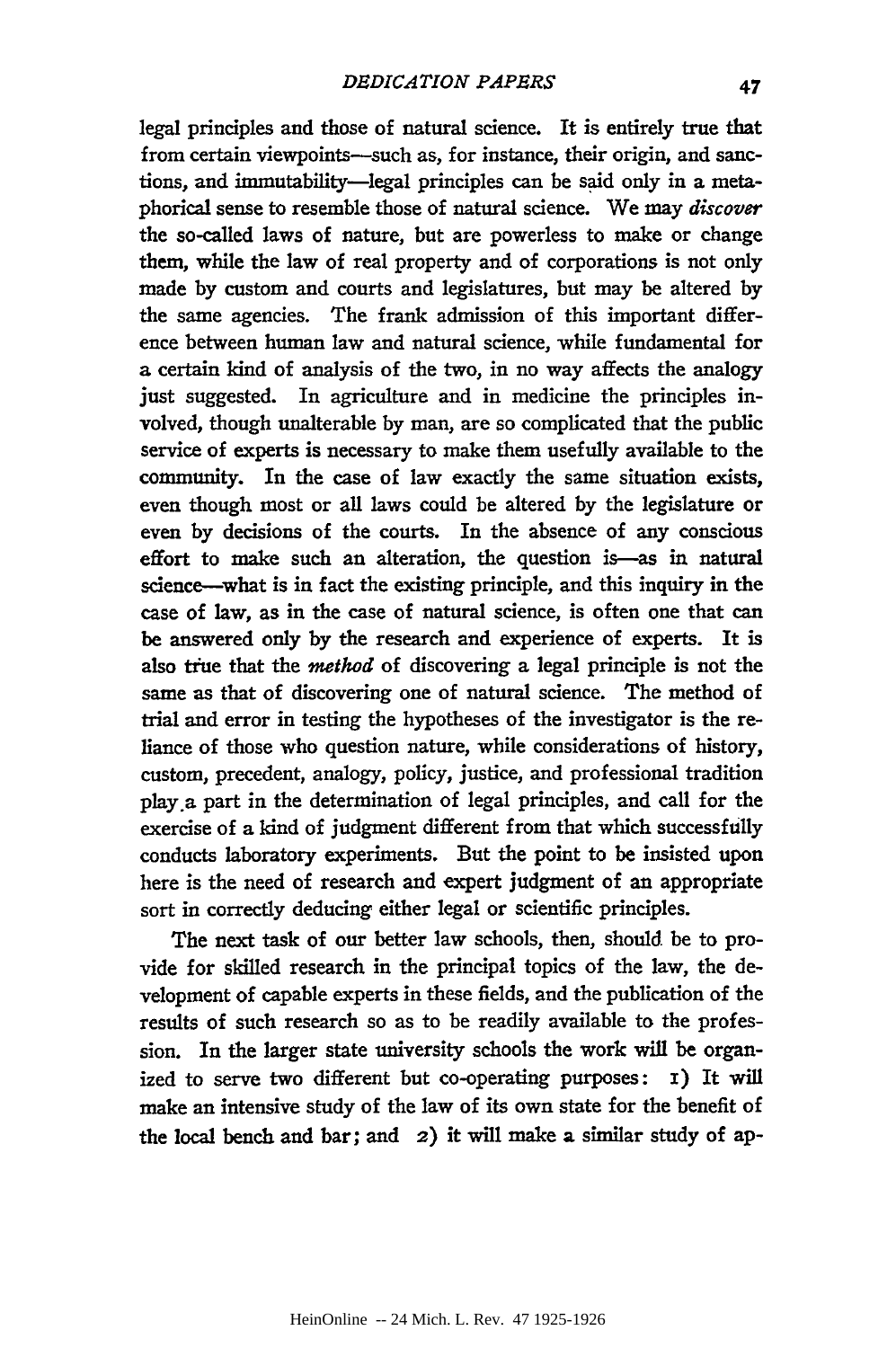propriate parts of the law of the whole country-in this co-operating or preparing to co-operate with the American Law Institute. An effective organization to do this will require a substantial increase in the present size of law school faculties, a diminution in the hours of teaching, and the deliberate making of productive legal scholarship a larger end of law school effort than it is at present. It will involve the encouragement of true graduate work in law-not merely in the sense of prescribing extra courses but in the more vital sense of training legal scholars-and the establishment of seminars in the more important legal topics or problems. It will involve larger law libraries and a considerably increased expenditure for law schools. It will involve wide-spread and harmonious co-operation with the bench and bar, in order that the social rewards of such endeavors may be realized to the fullest extent. And it will involve a certain period of faith in the wisdom of the undertaking while awaiting the fruits that cannot be immediately garnered.

Here at Ann Arbor such work may be now initiated and carried on under an extraordinarily favorable set of conditions: You have an old and well-established law school, for many of its earlier years without a serious rival in this part of the country; you have a large and loyal body of alumni widely distributed throughout the nation; you are a part of one of our greatest universities, supported **by** the resources of a rich, populous, and progressive state; you are to have (and in part dedicate today) one of the most beautiful and useful groups of buildings devoted to professional education in the world; you have one of the great law libraries of America; you have an able and enthusiastic faculty, most of whom have their best years yet before them; in Dean Bates you have a leader, wise, energetic, and persuasive, who is happily of an age when he, too, may hope to enter the promised land, instead of merely gazing upon it from Mt. Pisgah; in the Michigan Law Review, with its connections with the state bar association, you have an adequate organ of publicity ready to your hand; and, from private endowment as well as public taxation, you are likely to have the resources necessary to undertake a fitting share in the great public task of clarifying our law and adapting it better to the needs of our time.

And so, as we dedicate today the Lawyers Club, the initial realization of that beautiful quadrangle of law whose remaining build-